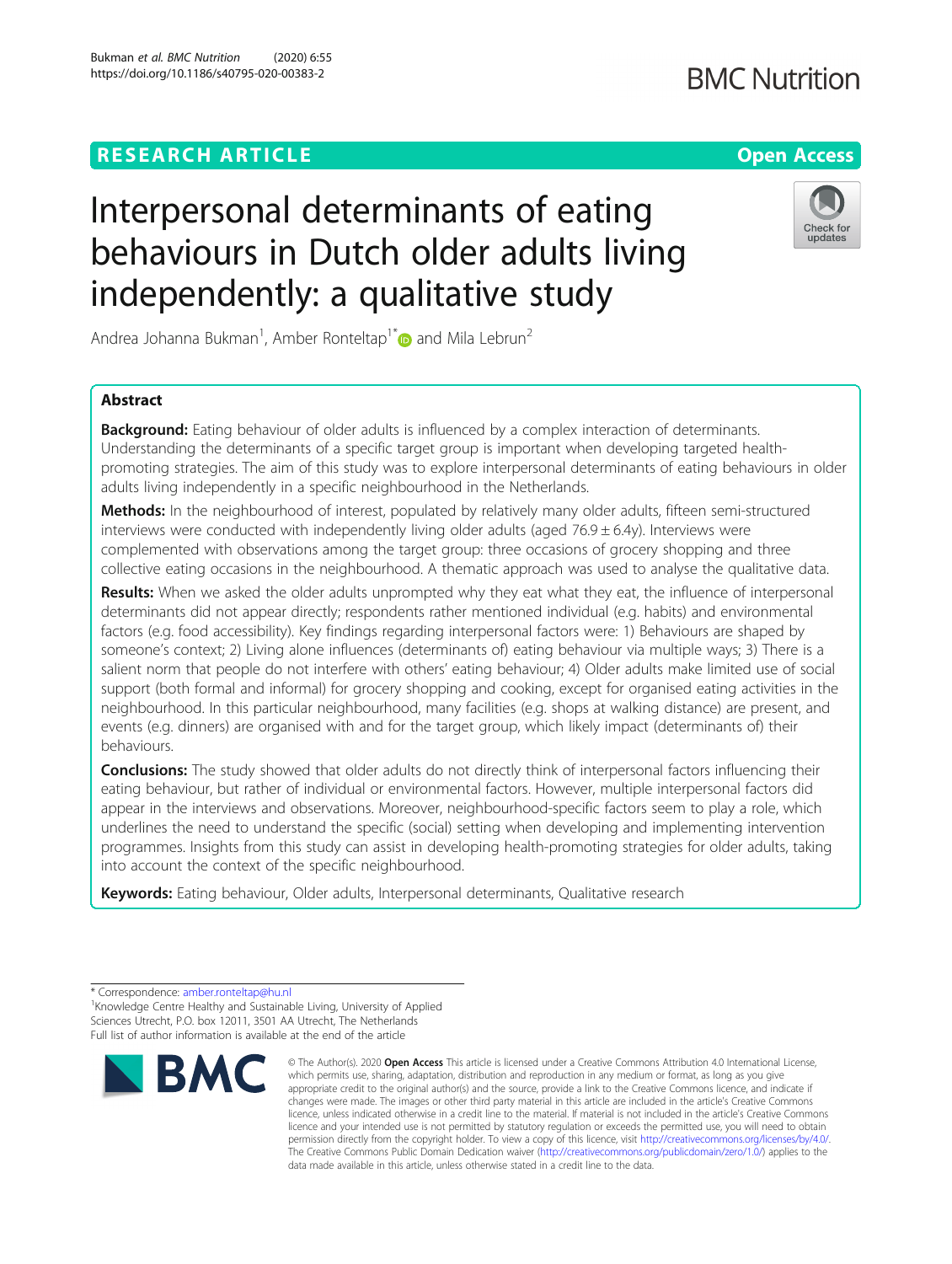# Background

The proportional rise in the ageing population, particularly in Europe [[1\]](#page-10-0), increases the need for healthy ageing. A healthy diet is recognized to be important for successful ageing. Healthy diets among older adults are associated with better health and quality of life [[2](#page-10-0)], and lower risk of mortality [[3](#page-10-0)]. However, for older adults it can be difficult to eat healthily, for example, because of physical problems or a reduced appetite [[4,](#page-10-0) [5\]](#page-10-0), and therefore they can become at risk of malnutrition  $[6]$  $[6]$ . Malnutrition is a threat to the health, autonomy, and well-being of older adults [[7](#page-10-0)]. A frequently observed problem is a decline in energy and protein intake [[7\]](#page-10-0). Interventions promoting a healthy diet can improve eating behaviour of older adults [\[8,](#page-10-0) [9\]](#page-10-0). For promoting a healthy diet among older adults, it is important to not only focus on nutrient intakes (e.g. protein, vitamin D), but also to take the context of eating into account, making nutritional recommendations more relevant to people's everyday life [[10\]](#page-10-0). The ageing process is involved with several changes (e.g. widowhood, onset of disease) that influence people's context of eating, and that should be taken into account when trying to promote healthy diets [\[7](#page-10-0)]. Therefore, it is important to understand the determinants of this target group's eating behaviour.

Generally, determinants of nutrition and eating can be subdivided into factors at an individual, interpersonal (social and cultural), environment, and policy level [\[11](#page-10-0)]. A review study has shown that food choice of older adults is influenced by a complex interaction of determinants; the study describes many determinants, most of which at an individual level (e.g. poor dentition, loss of appetite, mobility/functional limitations, lack of motivation and/or energy, skills in food preparation, and income) [[12\]](#page-10-0). Several other studies described the importance of interpersonal determinants in older adults' eating behaviour, such as social influence (e.g. presence of others, social norms)  $[12-14]$  $[12-14]$  $[12-14]$ , and social support (e.g. formal support, social ties)  $[12-17]$  $[12-17]$  $[12-17]$ . Also, the absence of others, for example, when living alone or being widowed  $[12, 13, 15-17]$  $[12, 13, 15-17]$  $[12, 13, 15-17]$  $[12, 13, 15-17]$  $[12, 13, 15-17]$  $[12, 13, 15-17]$  $[12, 13, 15-17]$  $[12, 13, 15-17]$  $[12, 13, 15-17]$  has been shown to influence eating behaviour of older adults.

Although there is considerable knowledge about different factors affecting eating behaviours of older adults, general insights into factors affecting dietary behaviour of older adults will likely be inadequate to optimally align intervention programmes to local settings. It is vital to understand the exact meaning of these determinants in the everyday life of targeted older adults in their specific contexts, as we also know that determinants of eating can differ between contexts [\[18](#page-10-0)–[21\]](#page-10-0). Deeper understanding of the perceptions of the target group will help to develop suitable strategies to promote healthy eating. The aim of the current study was to grasp the interpersonal determinants of eating behaviour in older adults living independently in a specific area in the Netherlands (Lage Land area, Rotterdam).

# Methods

To gain a deeper understanding of interpersonal determinants of eating, older adults were interviewed, and grocery shopping and collective eating occasions were observed. Complementing interview studies with observations was recommended in previous research as it can help to detect issues that may not directly come up in interviews [[12](#page-10-0)]. The current study served as a pre-study; the complete study, including this pre-study, was evaluated by the Medical Research Ethics Committee of University Medical Center Utrecht. The committee decided that the Dutch law concerning Medical Research Involving Human Subjects Acts does not apply to the study, and, therefore, official approval is not required. To contribute to explicit and comprehensive reporting of qualitative studies, we completed the COREQ 32-item checklist (see Additional file [1](#page-9-0)).

## Context of study

The current study served as a pre-study for a multicomponent group-based fall prevention programme targeting older adults [[22\]](#page-10-0); participation in the pre-study was unrelated to participation in the fall prevention programme. Insights from the pre-study served as input for targeting the nutritional component of the programme towards older adults living in the specific neighbourhood of interest. The neighbourhood of interest was a neighbourhood in the city of Rotterdam, which is one of the largest cities in the Netherlands. In the neighbourhood of interest, 23% of the inhabitants were 65 years or older compared to 15% in the city as a whole [[23\]](#page-10-0). Socioeconomic status was comparable to that of the rest of the city [[23\]](#page-10-0).

#### Interviews

Fifteen semi-structured individual interviews were conducted with fifteen participants. Fourteen of them were personally recruited (face-to-face or by telephone) by either a local welfare worker or a dietician, both involved in the fall prevention programme; one participant was recruited at a collective eating activity in the neighbourhood (also see next heading: Participant observations). More than half of the older adults who were invited were willing to participate in an interview; reasons for non-participation were a poor health status or no interest. The interviewer and interviewee did not know each other before the start of the study. Inclusion criteria for the interviews were: aged 65 years or older, living independently, and living in the specific geographic area of interest. In addition, as this was a pre-study for a fall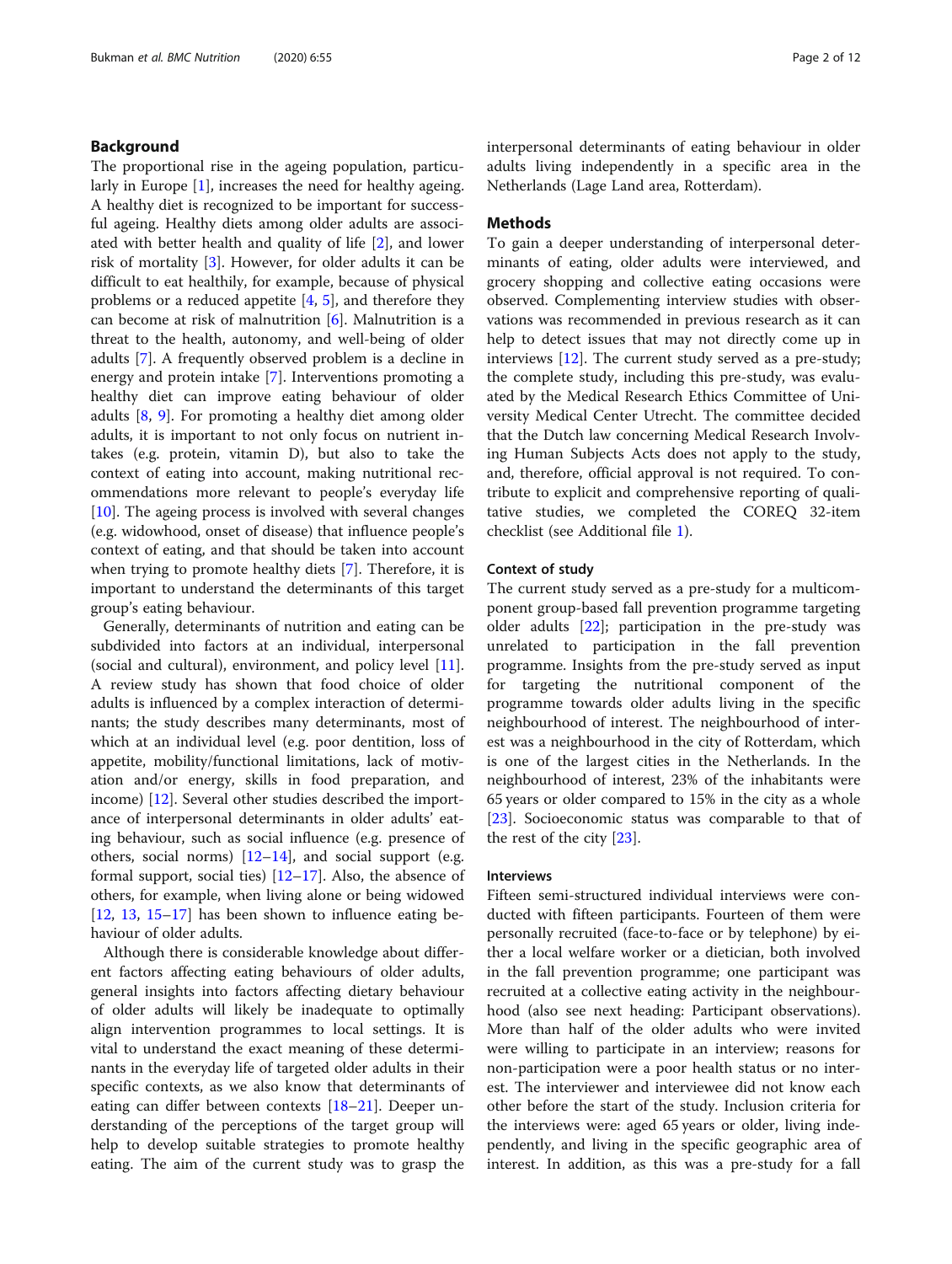prevention programme, the professionals who recruited participants were asked to select individuals with a presumptive increased risk of falling (e.g. indicated by experienced falls in the previous year, balance impairment, having difficulties walking). However, this criterion appeared to be complicated to apply, for example, because fall-proneness was not registered in their database or because professionals found it awkward to ask. As fall risk was not the main focus of the present study, we did not screen participants ourselves; hence, we cannot be certain whether they had an increased risk of falling. However, it is likely that our sample had impaired vitality (e.g. indicated by using a wheeled walker).

The average age of the participants was  $76.9 \pm 6.4$  years (range = 68–89 years). Four males and eleven females participated. Marital status varied: five participants were widowed, two participants were married, five participants were divorced, and three participants were unmarried, of whom one was in a long-lasting relationship. The three participants with a relationship lived together with their partner. The participants without a partner lived alone, except for one woman who lived with her child. During the interviews, many participants mentioned their former profession; based on those professions, it can be concluded that also socioeconomic background varied among our sample.

The interviews started with some general open questions to become familiar with each other and create an atmosphere of trust, including questions on: sociodemographics, daily activities, and spontaneous associations with food and eating. Furthermore, the interview guide (see Additional file [2\)](#page-9-0) included the topics: food choice motives, traditions, habits, definition of a proper meal, skipping meals, eating alone and/or with others, grocery shopping, meal preparation, formal meal preparation support, social ties, loneliness, and changes in diet. The selection of topics in the interview guide was based on literature related to interpersonal determinants of eating behaviour of older adults [\[11](#page-10-0)–[17,](#page-10-0) [24\]](#page-10-0). The interviews were prepared following the interview guideline of Baarda [[25\]](#page-10-0). After the first interview, one question was added to the interview guide about telephone contact as part of social ties.

The interviews took about 1 hr and were held at a location of the participant's choice which was either at their homes ( $n = 3$ ), or a separate room at the local community centre ( $n = 12$ ). The interviews were conducted by one of four researchers of the University of Applied Sciences Utrecht (including the authors AJB and AR, both female, and two male colleagues), assisted by a second researcher from the project team. The second researcher observed and made notes. Participants gave written informed consent before the start of the interview. All interviews were audio-recorded and transcribed

verbatim. Interviewees were not asked for additional information afterwards.

Data were analysed thematically. The authors AJB and AR created the initial code scheme after reading transcripts of the interviews, and tested the code scheme by coding all interviews. After discussing the coding process, one code was added, and other codes were clarified in more detail; resulting in a code tree consisting of nineteen main themes and 35 subthemes. The final coding of all interviews was done by one researcher (AJB). The data were manually coded in the program Atlas.ti 8. The analysis started by discussing initial insights among all researchers involved. Then, AJB started analysing the coded data, starting with the codes that came up from the discussion, which were 'paying attention to or talking to others about eating behaviour', and 'loneliness' in combination with 'being alone'. Next, text fragments belonging to related codes were analysed in order to link them to each other. Finally, all coded text fragments were analysed, to prevent missing relevant insights. Insights were discussed with AR and ML, and, eventually, four key topics were identified in relation to interpersonal determinants of eating. The findings were compared with the results of the observations, checked with the other interviewers, and supported with illustrative quotations (translated from Dutch to English). To ensure the anonymity of respondents, the interview where the quotation was extracted from is not reported. When respondent characteristics were relevant for interpretation (e.g. marital status), the characteristic is stated between brackets following the quotation. All fifteen interviewees are quoted at least once in the results section and themes were always a result of data from multiple interviews.

#### Participant observations

Observations were done at three shopping locations (five observations) and three collective eating activities (five observations) in the neighbourhood. The shopping locations were two supermarkets and the weekly local market. The eating activities included one lunch occasion and two dinner occasions. The eating activities were organised by local welfare organisations with the help of volunteers (mostly older adults), and often visited by older community members. The activities took place at central locations in the neighbourhood (e.g. community centre). The number of participants per occasion varied from 20 to 30 persons. Some participants did know each other, others did not. Some visited the eating occasions weekly, others less often. Participants paid €2.50 for their lunch and €5.50 for their 3-course meal. Participants at the eating activities were informed about the purpose of the participant observation, and subsequently gave us permission to join. Researchers used an observation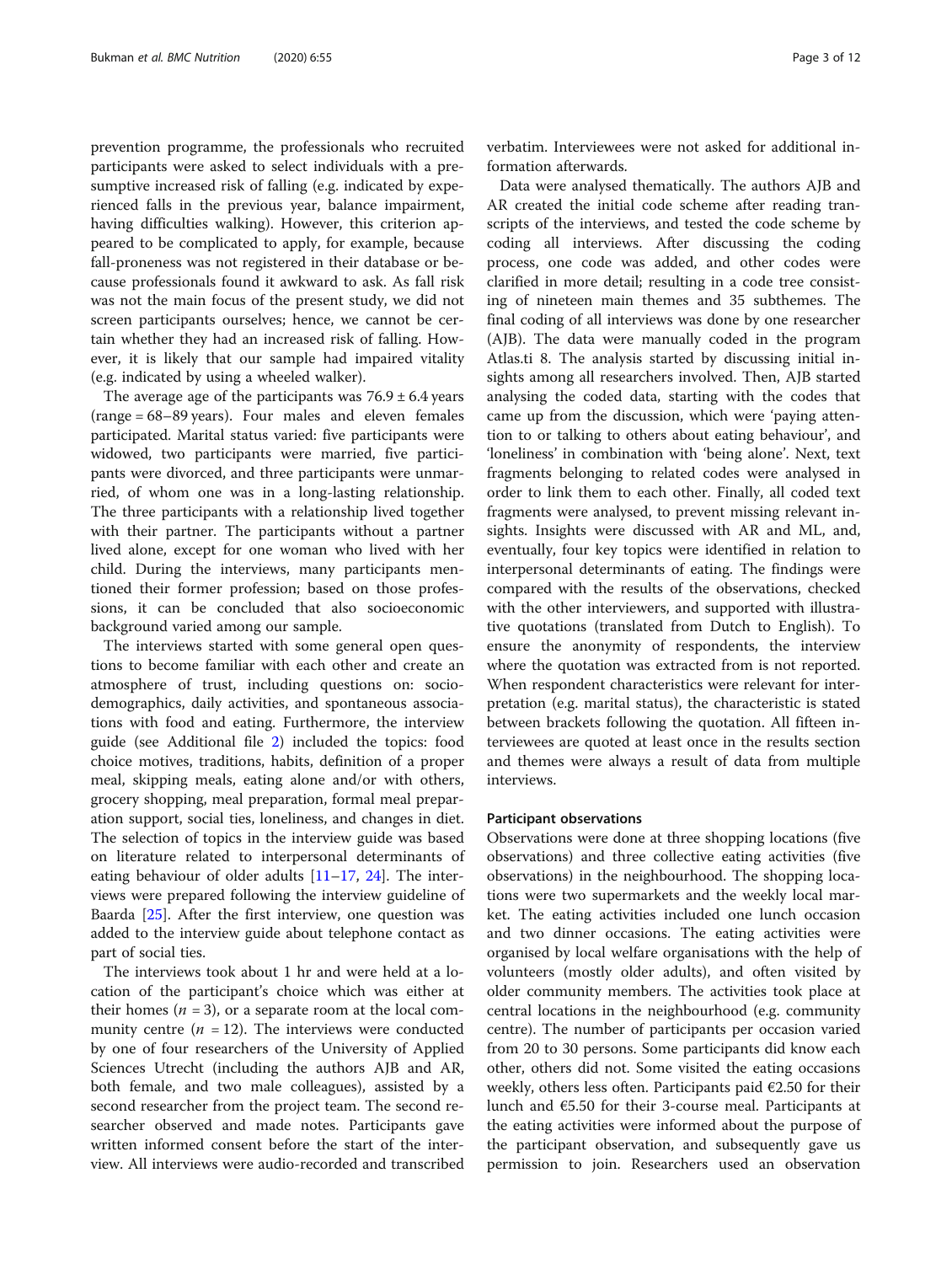form to make notes that could not be traced back to individual participants. The same four researchers (including the authors AJB and AR) as during the interviews led the observations. The observation form included the topics: type of behaviour, conversations, description of context, description of target group, mood, other areas of observations and reflective comments; as adapted from Roller [\[26\]](#page-10-0). Insights from the participant observations were coded based on the themes that came up from the interviews. The combined insights, based on theme rather than data source, are presented (see Table 1).

# Results

When we asked the older adults unprompted why they eat what they eat, the influence of interpersonal determinants did not appear directly; respondents rather mentioned individual and environmental factors. Their first response was generally that they eat what they are used to eat.

"Well, I have this fixed thing, every morning a sandwich. With apple syrup. Along with a cup of tea. And then I have two cups of coffee. Around 12, or just after 12, I take a sandwich, or two crackers, with cheese."

They explained that their eating pattern just works for them; it is something they discovered in the past, either because of their health, because they feel hungry at those times, or because of the ease of preparing it. Respondents also mentioned the influence of other individual factors on their food choices, like taste preferences, (changes in) health status, medication use, and weight loss intentions. An often-mentioned environmental factor was the availability of products, both at home and in shops.

Interpersonal factors were not top of mind, but did play a role in respondents' eating behaviour in different ways. Results from multiple code groups combined led to the emergence of four main themes with respect to interpersonal factors: 1) Behaviours are shaped by someone's context; 2) Living alone influences (determinants of) eating behaviour via multiple ways; 3) There is a salient norm that people do not interfere with others' eating behaviour; and 4) Limited use of social support (both formal and informal) for grocery shopping and cooking.

# Behaviours are shaped by someone's context

Several respondents said that social context – both current and previous – influenced their eating behaviour. More specifically, social context influenced what they eat and how much they eat.

| <b>Table 1</b> Themes and data sources |  |  |  |  |  |
|----------------------------------------|--|--|--|--|--|
|----------------------------------------|--|--|--|--|--|

| <b>Theme</b>                                                                                                                                                                         | <b>Related codes from interviews</b>                                                                                                                                                                                                                                    | Related data from observations                                                                                                                                                                                                                                                                                                                                                                                                        |
|--------------------------------------------------------------------------------------------------------------------------------------------------------------------------------------|-------------------------------------------------------------------------------------------------------------------------------------------------------------------------------------------------------------------------------------------------------------------------|---------------------------------------------------------------------------------------------------------------------------------------------------------------------------------------------------------------------------------------------------------------------------------------------------------------------------------------------------------------------------------------------------------------------------------------|
| 1) Behaviours are shaped by someone's context                                                                                                                                        | Habits / traditions<br>Food motives:<br>- Habit / routine / used to (from<br>the past)<br>- Going along with the social<br>context / someone else chooses                                                                                                               | Not directly observed. However, during the collective<br>eating activities, there was limited choice in what to eat,<br>and participants ate whatever was served (going along<br>with the context).                                                                                                                                                                                                                                   |
| 2) Living alone influences (determinants of) eating<br>behaviour via multiple ways                                                                                                   | Food motives:<br>- Price / budget<br>- Easy / quick / saving energy<br>(dishes)<br>- Living alone / feeling alone<br>Social context of a meal<br>Loneliness                                                                                                             | From conversations during collective eating activities:<br>- The influence of living alone on life.<br>- Sociability as a reason to attend the collective eating<br>activity.                                                                                                                                                                                                                                                         |
| 3) There is a salient norm that people do not interfere<br>with others' eating behaviour                                                                                             | First association / interest eating<br>and drinking<br>Food motives:<br>- Because someone else tells me<br>(not) to<br>Paying attention to the behaviour<br>of others / talking with other<br>about eating and drinking<br>(Not) comparing own behaviour<br>with others | From conversations during collective eating activities:<br>- Some older adults did seem to pay attention to others'<br>eating behaviour during the activity.<br>- The few conversations about eating were superficial,<br>mostly about the foods on the table.<br>- Seeing or hearing about certain foods could raise<br>someone's interest to try it themselves (e.g. to try a<br>meal service that someone else was talking about). |
| 4) Older adults make limited use of social support<br>(both formal and informal) for grocery shopping and<br>cooking, except for organised eating activities in the<br>neighbourhood | Informal support with meal<br>preparation<br>Formal support with meal<br>preparation<br>Grocery shopping                                                                                                                                                                | Observed while visiting the collective eating activities<br>and the occasions of grocery shopping:<br>- Multiple facilities nearby<br>- Many older adults make use of it<br>From conversations at the weekly market:<br>- The weekly market was not only visited for grocery<br>shopping, also to have a walk outside.                                                                                                                |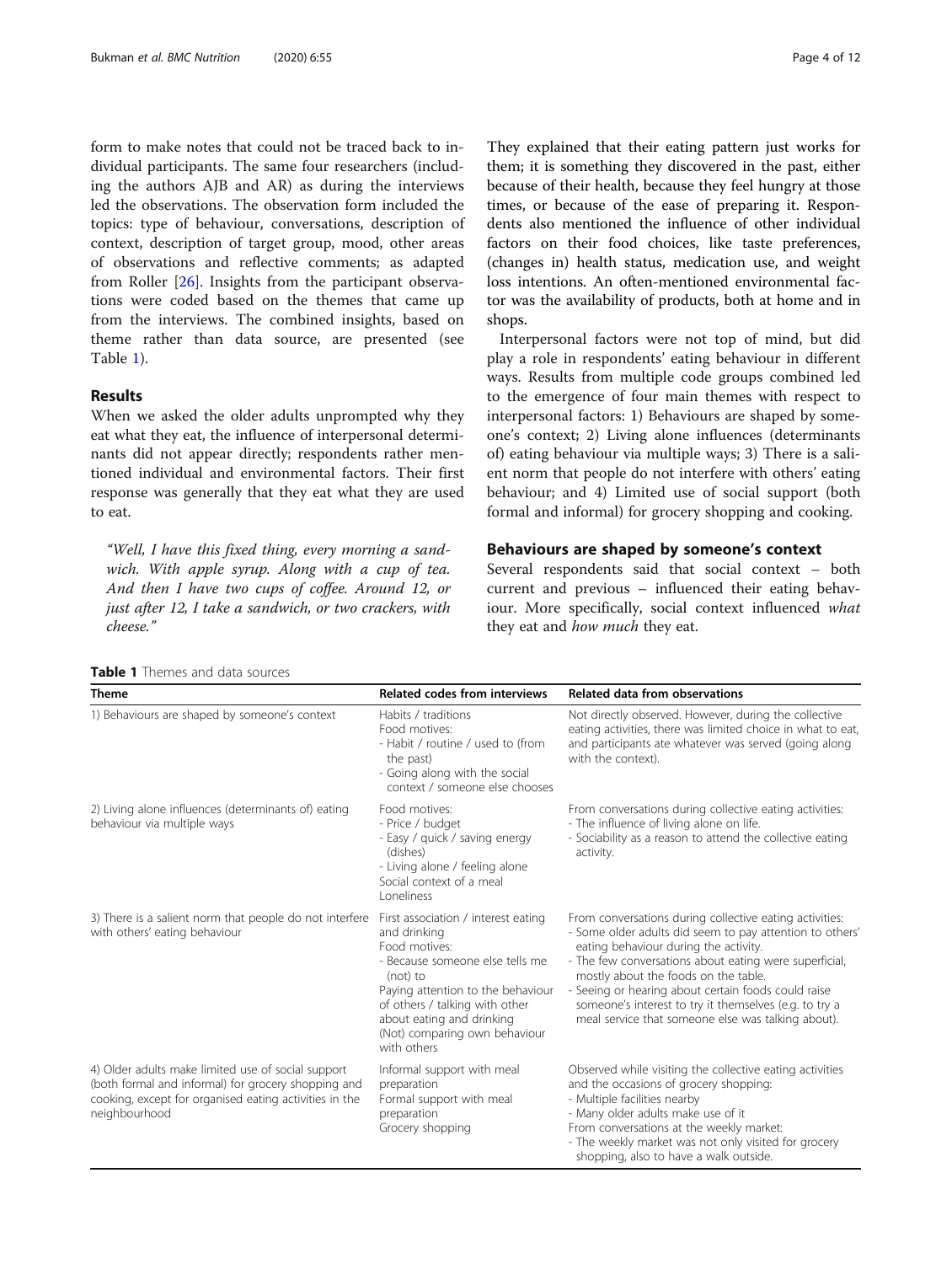Some respondents indicated that they go along with their social context, in terms of what they eat. For example, they eat whatever someone else cooked:

"You just eat what's cooked, haha!"

Or they adapt to what a partner prefers to eat:

"Well I always ask [my partner] what are we eating tomorrow, or what do you want to eat? And then I'll go get it the next day."

Having visitors is mentioned as a reason to cook something special and/or more elaborately.

"Because when my grandsons, when they come, then one says: gran, I want to have fried rice. Then I will make fried rice, extensively, for them."

"It is, someone comes over for dinner, then I do it more extensively of course than when I am in that kitchen by myself."

Eating together is mentioned by one respondent as a reason to eat more:

"And you're in a large group and everybody eats, and then you eat more than you planned. Then you can't stick to one sandwich with cheese."

The influence of others on older adults' eating behaviour can also be derived from their cultural background, i.e. religious or family habits. They, for example, retain traditional habits for a certain day of the week:

"Maybe that has to do with the past or something. I don't know. Yes, that uh … Some things I just don't eat on Sundays on principle. Very strange, but … [ … ]. Well, in the past, there wasn't … wasn't much money so you didn't really eat meat, that happened sometimes. Yes, and apparently that is ingrained or something, I don't know."

"Yes the two days before Easter. Yes yes. No meat, fish on Good Friday. That stems from religion right, the Catholic religion."

Or for a specific situation:

"Yes, soup day. Or not directly soup day, but yes sometimes soup. When people are ill, a cup of soup."

Or more generally, their attitude is influenced by the way they were raised:

"Noooo. We learned of course … like in the old days, you eat what's on the table. [ … ] That is still oldfashioned. I never complain about the food."

A change in social context, such as divorce or widowhood, also influences eating behaviour. For example, a change in family composition can influence the effort someone puts in meal preparation (also see next theme: living alone), and can also influence the enjoyment of eating:

"I didn't like it, well, I do when I eat with other people of course. No, not alone. That isn't … I can't get used to that. I couldn't get used to that.  $[$  ...  $]$  Yes, and you didn't have inspiration to cook something, you didn't feel like it. Look, you gotta eat, so you had to make something, but it just lost its savour."

# Living alone influences (determinants of) eating behaviour via multiple ways

Living alone, whether or not after losing a partner, was often mentioned by respondents as a reason to explain their choices. The absence of others influences the extent to which shopping, preparing, and serving food is perceived to be worthwhile. From our data, multiple ways emerged through which being alone may explain eating behaviour.

# Effort worthwhile

Several respondents who live alone indicated to make food preparation easy for themselves, for example, by cooking multiple portions of a meal at once, cooking one-pot meals, or buying ready-to-eat meals.

"I did cook, uh yes even extensively sometimes, and then I had a huge pile of dishes, and I thought well I'm not doing that again. Dear no." (divorced respondent)

"I make things as easy as possible for myself. Because then I don't have to cook. So I save that energy. I have less dishes, also energy I save." (unmarried respondent)

As described before, living alone after a divorce or losing a partner, can influence the effort someone puts into a meal. Respondents who used to live together with someone else, but now live alone, described how they put less effort into a meal than before:

"Yes, and if you're alone then uh, you don't really uh make a fuss anymore." (divorced respondent)

# Price

When asked whether price influences their food choices, several respondents brought up the influence of being alone on their perception of price. For example, some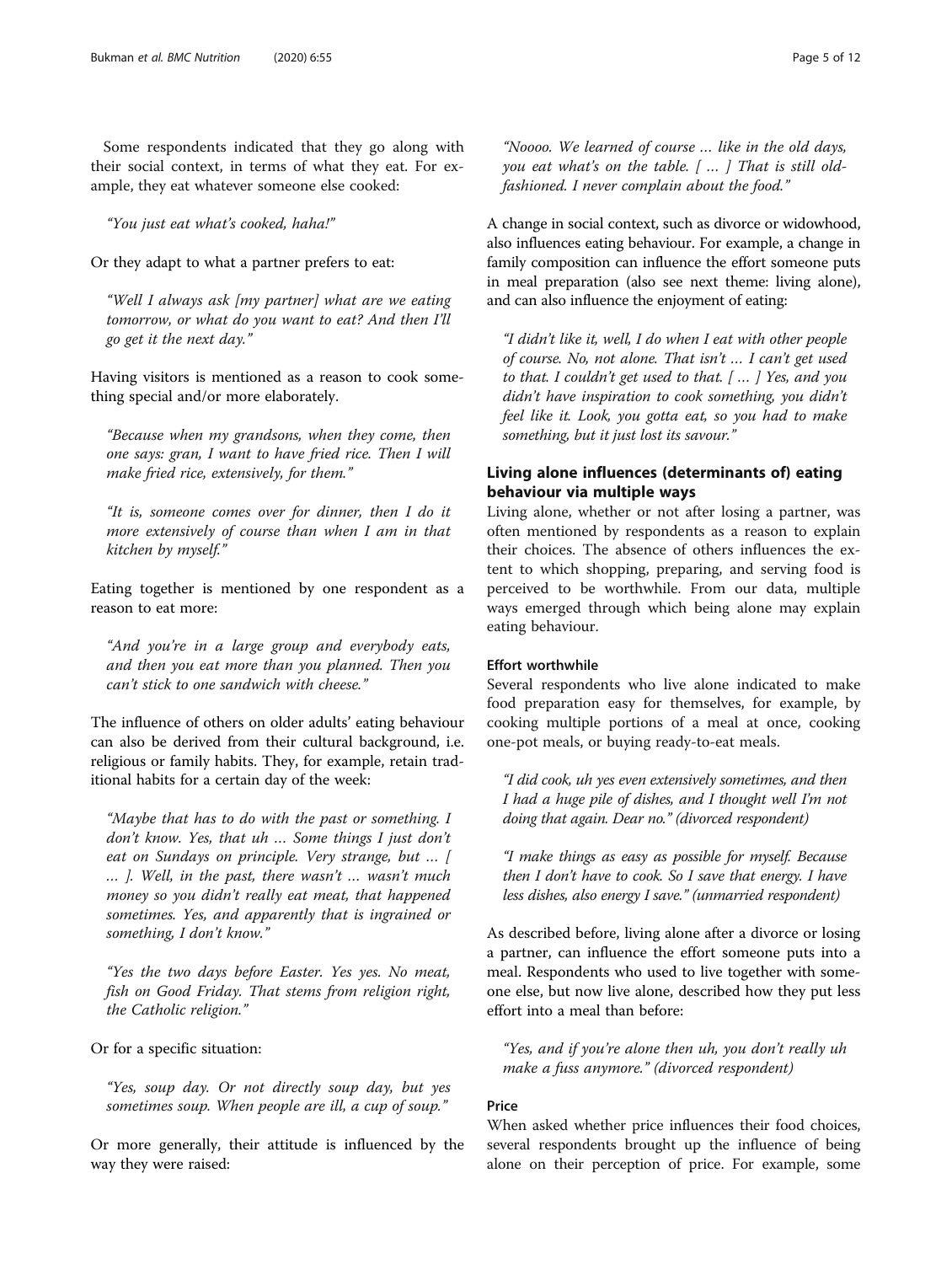respondents said that when being alone, price could be less of an issue since cooking for one person is not perceived as expensive.

"Well, look, yes, I don't really consider that because when I'm alone it all don't have to be that expensive right?" (divorced respondent)

On the other hand, cooking for one person can be perceived as expensive when making a more elaborate meal, as this involves multiple ingredients:

"Well dinner for one person … that's not too expensive. [ … ] It is of course if you're making something elaborate and you are alone, then it's troublesome, for one person. Or else you cook for 2 days, but still. You need so many ingredients you know. Then it is expensive all right." (divorced respondent)

## Eating out to seek company

Eating out with others, instead of eating alone, was described as more enjoyable. As noticed during the participant observations and the interviews, multiple respondents make use of collective eating activities in the neighbourhood because of reasons of sociability.

"Yes I like that. Because then we're with a group at the table of course. That's more sociable than eating alone." (widowed respondent)

The social aspect seemed to be even more important than the food itself:

"But I don't do that to eat out, but to have contact with people." (unmarried respondent)

"Well, that you, those contacts … actually, because it's always a surprise what you eat, so it's not that I think at that moment I'm going out for a nice dinner tonight, I'm going there. No, it's just we'll just see there and I'll see whatever they'll be eating." (divorced respondent)

From the interviews, the impression arose that especially people who live alone make use of the collective eating activities. During the observations, there were also some couples who participated in the organised diners. Also for them, sociability was a reason to go to collective eating activities.

# The salient norm that people do not interfere with others' eating behaviour

The data revealed a salient norm to only pay attention to your own eating behaviour, and not to discuss it with others, let alone comment on other people's eating behaviour. Respondents indicated that eating is not a topic of conversation, although sometimes it is discussed in relation to health, or with health professionals.

#### Paying attention to each other's eating behaviour

Initially, most respondents indicated that others do not pay attention to what they eat. However, over the course of the interview, it became apparent that dieticians or other health professionals had provided them with dietary advice at some point. Some respondents had a partner or friend who occasionally commented on their dietary behaviour:

" … something my wife keeps going on about a bit, is this fruit."

"And at a certain point my friend said, this was May last year, she says 'gee, you are getting a round chubby head'."

Vice versa, respondents indicated not to pay attention to what others eat:

"Couldn't care less what they eat."

"Everyone needs to decide for himself whatever they take or what they eat."

Although most interview respondents said not to pay attention to other people's eating behaviour, multiple remarks show that people do notice others' behaviour. In addition, the observations of collective eating occasions revealed that some participants did seem to pay attention to others' eating behaviour. For example, one participant commented on another's addition of salt. What seems to lie underneath is a felt norm that people should decide for themselves what they eat:

Respondent: "Then I see the difference that they pile up (the sandwich filling), right. I find that strange. But then I think, well, so that's their way of eating." Interviewer: "So you notice it, but you don't do anything with it?" Respondent: "No, why would I? Usually I don't pay attention."

"Yes, well maybe I do pay attention to it, but it's up to them. I'm not going to be uh … miss know-it-all, right? Haha! [ … ] let's say if someone eats something that's not quite right, I'm not gonna say should you be doing that or something. Uh yes, you know what's right or wrong right?"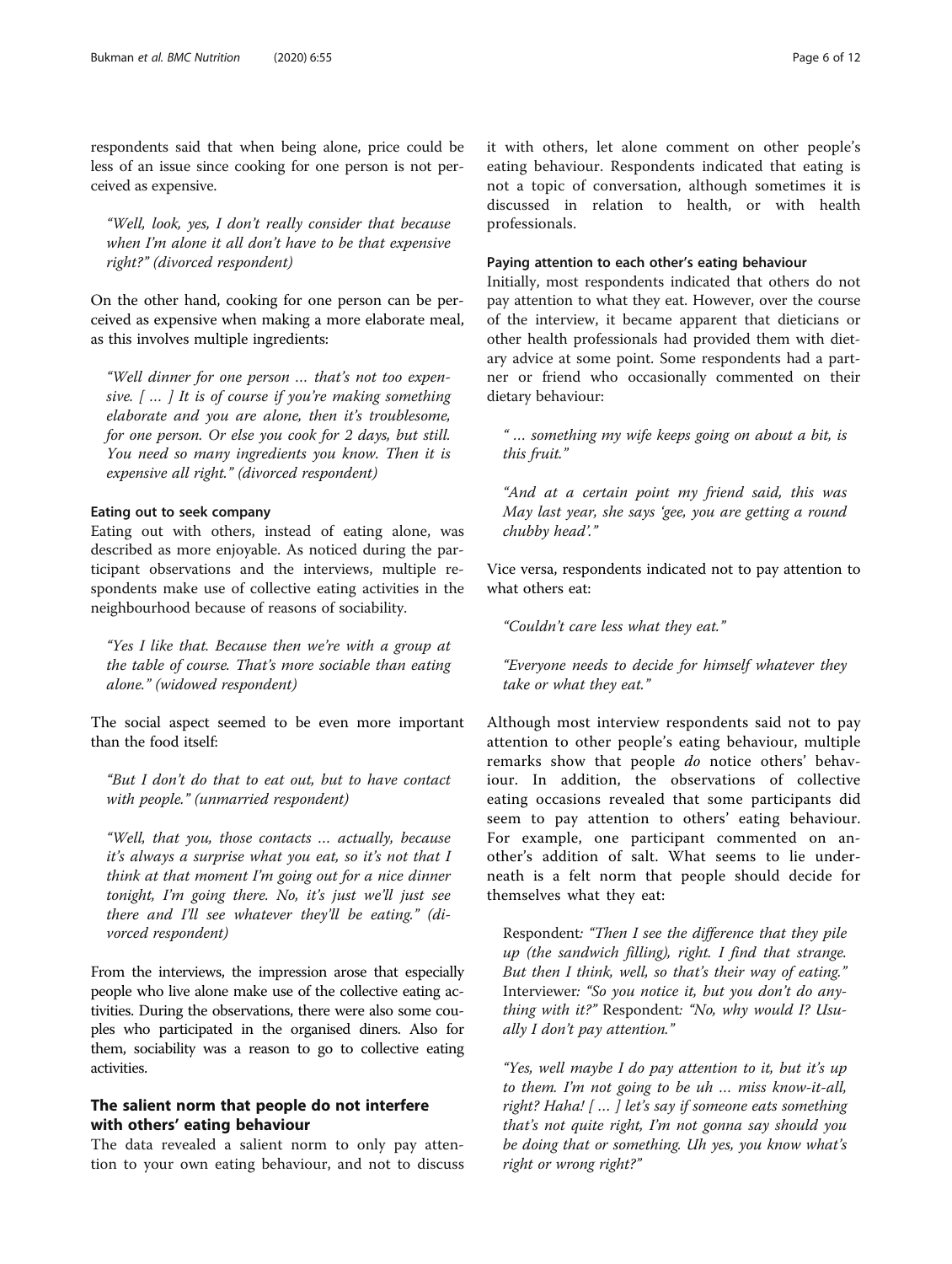When asked how healthy respondents eat compared to other older adults, many respondents answered that they usually do not compare themselves or do not know what others eat. If they do compare themselves, there is variation with whom, and on which type of behaviour (e.g. portion size, skipping meals, and medication use).

"I don't relate to that. I don't do that ( … ) I am above that. Everyone just needs to do things however they want."

"Yes you know, I don't pay much attention to the people around me, what they eat. I don't ask either."

"I don't know, I never really talk about that. Everyone should figure that out for themselves. No, I'm not gonna check out someone else's plate to see what they … they should sort that out among themselves."

Some respondents even do not associate themselves with older adults:

"But for the rest, I don't pay attention to it,  $I \ldots I$ don't really have much contact with older people. I don't really like older adults. Haha."

"There aren't any [of my age]. Certainly not here. They are older than me or much younger than me."

#### Talking about eating

Respondents not only claimed not to pay attention to others' eating behaviour, they also indicated to hardly talk about eating. The rare occasions they do talk about eating are rather superficial, e.g. about foods they like, or what they plan to eat for dinner.

"No. It's always: it's tasty again. Yes. Well. That's it. It's tasty again, that's the only thing you talk about. For the rest, you talk about other things."

"Well, well yes with my friend, if we come back from course in the morning, we sometimes talk about it like: gee, what are you eating tonight? And then she says this or that and then I say that … but that's not the main issue. No. Actually very brief."

These results were confirmed during the observations of eating occasions; the few conversations about eating were superficial, mostly about the foods on the table (e.g. whether respondents liked the food, or whether they had had it before). The conversations were rarely about their eating behaviour more broadly.

The fact that older adults do talk to each other about eating sometimes, can also be concluded from the

finding that some respondents indicated becoming inspired by others to try something new, for example meal services, or specific new food products.

"Yes I already knew that. I had a neighbour beside me. A gem. And this butcher visited her every week already."

"Look I had quinoa at home. I got it from my neighbour here. So I said I'll try it out.  $\int \ldots \int \int f I \, d\tau$ have it I wouldn't have done it! But I got it, so I thought I'm not gonna throw it away. I'll just try it."

Also during the observations, some older adults were inspired by others. Someone was inspired to try a meal service that someone else was talking about, and two others were discussing that the soup that was served was something they could try to make at home.

# Limited use of social support (both formal and informal) for grocery shopping and cooking

The willingness to help each other in this particular neighbourhood was mentioned more than once, both during interviews and observations. Generally, respondents did not make much use of support in grocery shopping and cooking, except for the organised eating activities in the neighbourhood, and, occasionally, formal support in the form of ready-to-eat meals.

## Grocery shopping

Most respondents did their grocery shopping themselves. Sometimes their partner bought the groceries. Only one respondent mentioned that they purchased most of their groceries online:

"Well, I'm not gonna lug anymore. We used to have a car. We went for the groceries ourselves. But I'm not doing it anymore, can't carry it anymore. And my husband aged too … he goes to the market and is able to get one or two things, but he doesn't have to lug. The boys from [supermarket] bring everything."

The interviewed older adults mostly did their groceries without any help, although they sometimes had neighbours offering help.

"No, I do that myself. All by myself. Until now always by myself. The neighbours like to come around. One always asks: I'm going to the [supermarket] or I go to [the other supermarket] now, do you need anything? I say: well no."

Not all respondents seemed happy with the lack of support: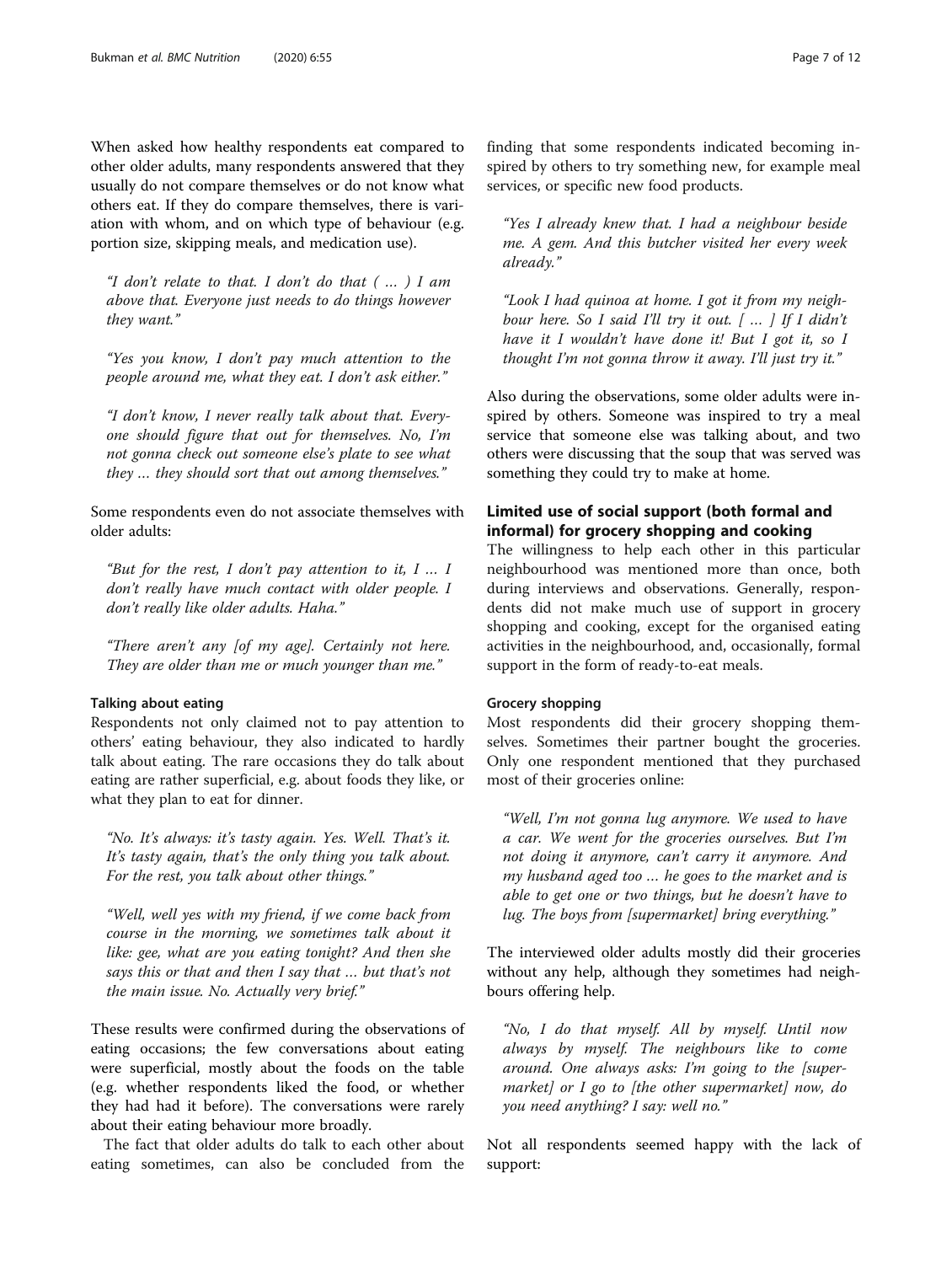"Well I was disappointed at my birthday, that none of my children asked me: do you need anything?"

"No that's ok. Well there are things sometimes, for example potatoes are 3 or 4 kilos, that's less nice. That's annoying. But well, that's the way it is. It's no different. The fairies won't do it, I always say."

However, most interviewees seemed to prefer to do their own grocery shopping, for which they gave different explanations. One reason is that older adults want to stay independent.

"No then you'll probably have your groceries delivered to your home. But I wasn't planning on doing that for a little while. I want to stay independent as long as possible."

Another possible reason could be that they do want to select their own products.

"Last year uh, a very sweet couple down the hall here always got it for me. But then it's not quite what you'd like to have. And now I do everything myself again."

Lastly, doing their own grocery shopping can also be a way for older adults to get out of their homes, or to take a walk.

"I try to go outside for a little while every day. If only to get one little thing, then at least you're outside for a little walk."

"I walk there. [Supermarket] is my favourite shop. They are all very nice there. And some of them know what I have. Then every now and then they ask: and how are you? You know things like that."

The observations confirmed this result; some of the older adults at the weekly market indicated they were not there to buy groceries, but to have a walk outside.

The presence of many shops and a weekly fresh market in this neighbourhood facilitates the older adults in buying their own groceries. Moreover, there are good public transport options.

"Stumble twice and I'm in."

# Meal preparation

Mostly, meals were either cooked by older adults themselves, or by the people they live with. On rare occasions, a neighbour or relative came over to help. Some

respondents did make use of organised eating activities in the neighbourhood, or ready-to-eat meals.

For some respondents, formal support in meal preparation was provided by the local butcher, who delivers freshly made, ready-to-eat meals at home. Most respondents were familiar with this particular butcher's. These ready-to-eat meals were considered good meals by many respondents, because of the taste and freshness, in contrast to regular ready-to-eat meals available in supermarkets.

"At the butcher's. Not at [supermarket] these meals, then I'm looking and then my sister sometimes says, this or that nice ready-to-eat meal, well that's good food, she says. And then I say, well yes, I'm a bit of a fussy eater anyhow. Yeah I don't know. Is it fresh? It has been packaged for a long time, sometimes it's all moist, you know, from condensation or something. Imagine me eating that, no I won't eat it."

However, many respondents reject ready-to-eat meals whatsoever, as long as they can cook themselves.

"But I don't think that's necessary yet. As long as I can I will do it myself."

"I can, as long as I can. You know. Perhaps when I get older and can't take care of myself anymore. And I become dependent, yes then maybe I should do it too."

Ready-to-eat meals were associated by respondents with being not tasty, too salty, and less fresh. Most of them knew people who eat ready-to-eat meals, and, as such, they sometimes tried it too as it can be convenient sometimes.

"Yes my age group, I know, lots of single people buy these meals. Terrible but they're not tasty."

An organised eating occasion could be an alternative to ready-to-eat meals. There are many social (eating) events for older adults organised in the neighbourhood.

"I'd rather, when the time has come, go to, what are these things called, you have these..., yes not really older adults' homes there, but they all have these kinds of restaurants nowadays, don't they?"

As described earlier, sociability is a frequently mentioned reason by older adults to go there. However, an additional advantage, as mentioned by one respondent, is that you do not have to cook yourself.

"You know, then I don't have to cook myself. That's just the way it is."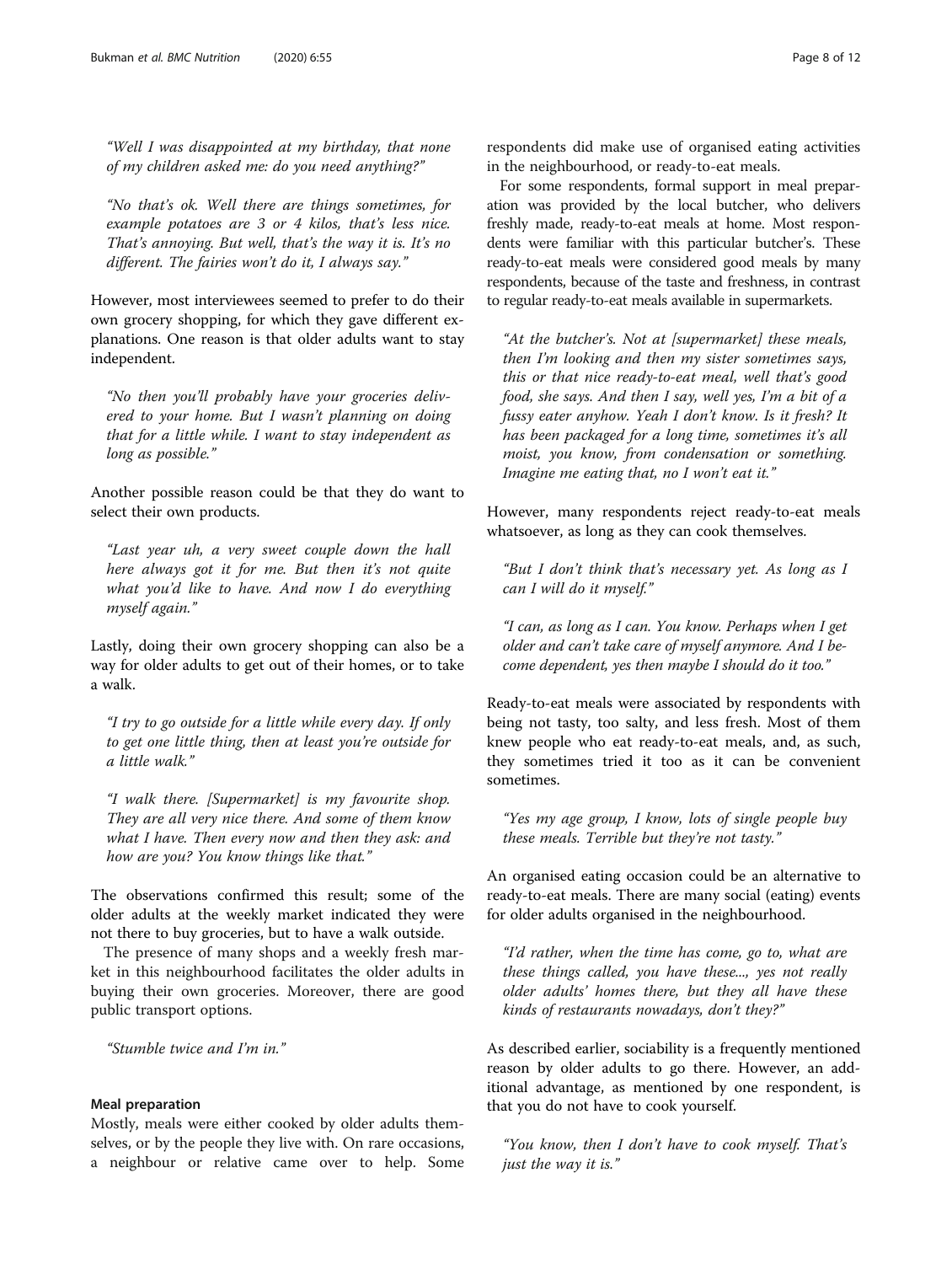# **Discussion**

This study aimed to gather insight into interpersonal determinants of eating behaviour of independently living older adults, in a specific neighbourhood in the Netherlands. The study showed that older adults do not directly think of interpersonal factors influencing their eating behaviour, they rather think of individual factors (like habits and health status), or environmental factors (like food accessibility). However, interpersonal factors did seem to influence their eating behaviour as well. With respect to interpersonal factors, we identified four key topics: 1) Behaviours are shaped by someone's context; 2) Living alone influences (determinants of) eating behaviour via multiple ways; 3) There is a salient norm that people do not interfere with others' eating behaviour; 4) Limited use of social support (both formal and informal) for grocery shopping and cooking, except for organised eating activities in the neighbourhood.

Some results seem neighbourhood-specific. It was striking how many social events for older adults were organised in the neighbourhood, probably due to the relatively large number of older adults in the neighbourhood; 23% of the neighbourhood's inhabitants were 65 years or older, compared to 15% in the city as a whole [[23\]](#page-10-0). In the neighbourhood, there are many shops, a weekly fresh market, and good public transport options. Those facilities can explain why the older adults in this neighbourhood did not make much use of social support for their grocery shopping. The norm not to interfere with each other's eating behaviour is probably less neighbourhood-specific, but rather part of Dutch norms in general. Literature shows that for some, like the French, eating is a social matter, where for others, like the Americans, eating is rather an individual matter, or even personal freedom or responsibility [[19](#page-10-0)]. For the Dutch, it is likely that eating is perceived more as an individual affair, as the Netherlands is more individually than collectively oriented [[27,](#page-10-0) [28](#page-10-0)], and individual responsibility regarding health and lifestyle are considered important [[29](#page-10-0)].

Other findings of our study were expected to be more generally applicable to older adults; for example the in-fluence of living alone [[12](#page-10-0), [30](#page-10-0), [31](#page-11-0)]. Although living alone is sometimes classified as an individual determinant of eating behaviour [\[11](#page-10-0)], respondents in our study described the influence of living alone on their eating behaviour in terms of the absence or presence of others. Therefore, we included living alone as one of the relevant interpersonal factors. Eating alone is associated with a reduced diet quality [[32,](#page-11-0) [33\]](#page-11-0). In our study, living alone was often mentioned by the respondents as a reason to explain their food choices. The finding that they put less effort into food preparation when they are alone, is in line with other studies that showed that living alone is associated with simplified meals and less food diversity [[30,](#page-10-0) [34\]](#page-11-0). Likewise, some community-dwelling older adults in the study of Van der Pols-Vijlbrief et al. [[31](#page-11-0)] mentioned that eating alone causes a lack of motivation to cook nutritious meals. Moreover, some of our respondents explained that eating alone is less enjoyable, which is also in line with other studies that showed that eating alone reduces the pleasure of eating  $[12]$  $[12]$ , and food is perceived tastier when eating together [\[31\]](#page-11-0).

Also more generally applicable is the finding that older adults' eating behaviour is partly led by their context. Some of our participants' eating habits were a result of religious or (earlier) family traditions. Earlier studies described that present life of older adults is affected by habits founded in the past [[35,](#page-11-0) [36\]](#page-11-0); however, these traditions can also slightly change when getting older, for example, because people become dependent on others for their groceries [[34](#page-11-0), [37](#page-11-0)]. Also, norms and preferences of others in the current social context can influence older adults' eating behaviour, as some respondents indicated going along with their context.

One strength of this study is that it included both interviews and observations. The observations mostly confirmed the findings from the interviews and helped to better understand the perceptions and experiences that older adults described during the interviews (for example, where they did their groceries, and the eating activities they attended). It also helped to detect incidental discrepancies between what was expressed by the older adults, and what was observed by the researchers. An example of such a discrepancy is that interview participants indicated not paying attention to each other's eating behaviour, while the observations provided some concrete examples of occasions where they did.

We aimed to interview a diverse group of older adults, to gain insight into the different perceptions that may exist among older adults in the neighbourhood of interest. Our group was diverse in terms of – among other things – age and marital status, but not in gender; the majority was female. The small number of males included in this study, may have caused some malespecific perceptions not to be detected. Moreover, there might have been selection bias as a result of recruiting participants via local welfare and health professionals. The perceptions of older adults who are not in sight of these professionals may have been missed. Moreover, the older adults involved in our study were possibly less vital than the general population of older adults, as professionals attempted to recruit interview participants with an increased fall risk (e.g. indicated by experienced falls in the previous year, balance impairment, having difficulties walking). It is known that impaired mobility can be a barrier for shopping and meal preparation [\[12](#page-10-0)], for which older adults then have to rely on others [\[38](#page-11-0)].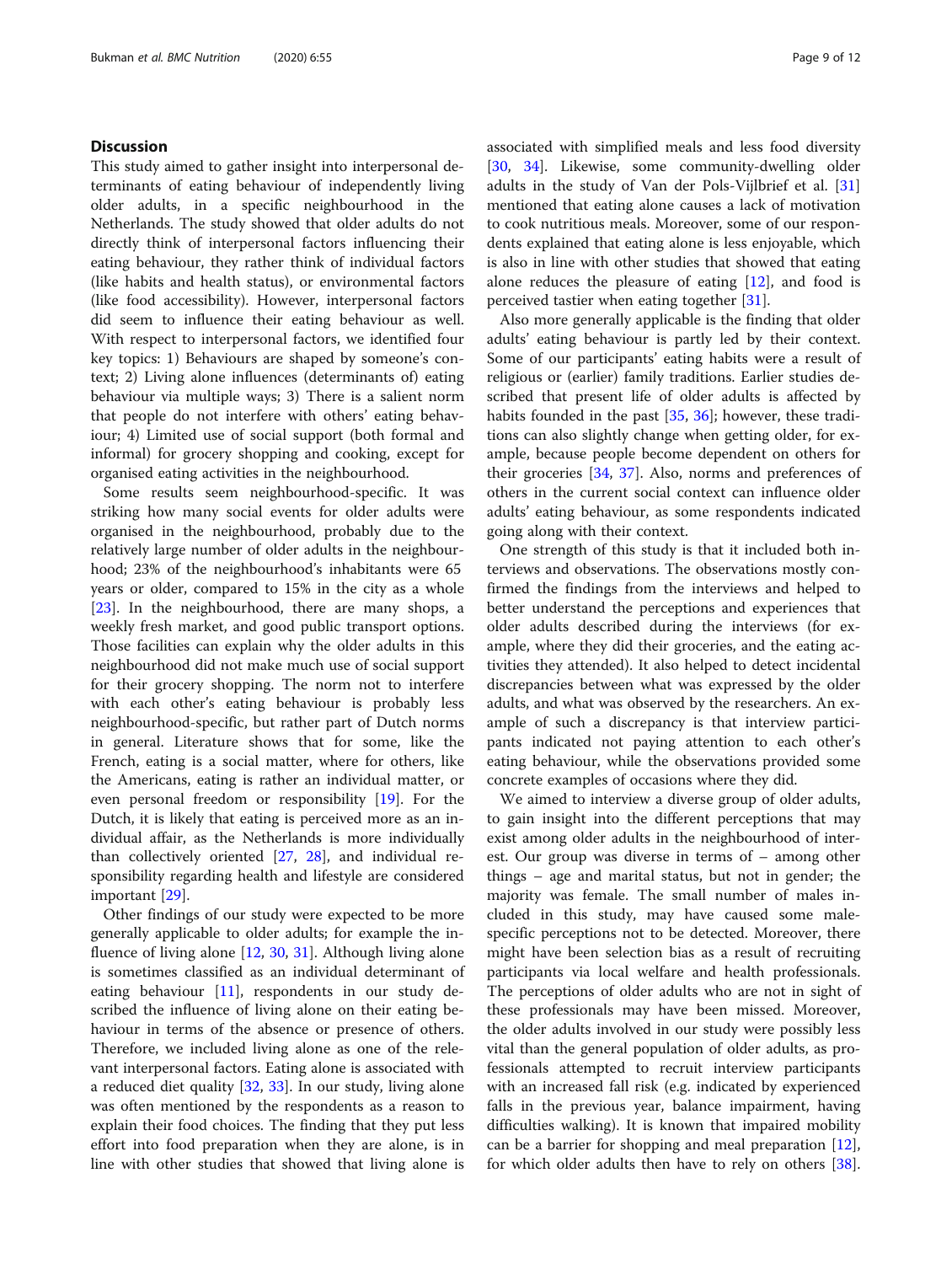<span id="page-9-0"></span>Therefore, selecting on increased fall risk may have influenced the findings of the current study (e.g. because interview respondents were more in need of social support than other older adults). The increased fall risk did not, however, inhibit most older adults included in our study from doing their own grocery shopping, or coming to the community centre for the interview. The observations at the supermarkets and local market helped us to get into contact with a more diverse group of older adults. In conclusion, the current methods cannot guarantee that we gained an exhaustive view of interpersonal determinants in the area of interest. This study did provide valuable insights in both neighbourhood-specific and general determinants of older adults' eating behaviour, and particularly in the meaning of the determinants for the older adults in their daily lives.

The current study focused on interpersonal determinants. As shown in literature, determinants at an individual, environmental, or policy level will also influence eating behaviour [[11\]](#page-10-0). Hence, for health promotion, it is important to consider factors at other levels as well. In our interviews, those other factors appeared too, e.g. habitual eating, taste preferences, or food availability. It would be interesting to further explore the interaction between interpersonal determinants and these factors at other levels, influencing eating behaviours. In our study, for example, some respondents described that the presence of many shops (an environmental determinant) in this neighbourhood facilitated buying their own groceries, which made them less needy for social support in grocery shopping. Another example of such interaction, from literature, is that receiving social support for grocery shopping or meal preparation can conflict with one's own taste preferences (an individual determinant) [[14,](#page-10-0) [39\]](#page-11-0): the people who provide support may use different products or cooking techniques. This was not the case in our study: participants did not make much use of social support and were therefore probably able to follow their own food preferences. So as long as their health status (an individual determinant) enables them to continue their habitual behaviour (another individual determinant), social support for grocery shopping will not influence their eating behaviour much. Likewise, as the norm was not to interfere with others' eating behaviour, these others will not be a reason to change behaviours, which could further reinforce their habitual behaviours (an individual determinant). Detailed knowledge of these possible interactions can further inform health promotion programmes.

The insights from the current study assist in developing health-promoting strategies for older adults. In general, it is necessary to recognize the strong influence of habits (partly founded in the past) by providing advice that is in line with older adults' own dietary patterns,

and the underlying norms and preferences. The influence of living alone on the effort they are willing to spend on cooking elaborately should be considered, by providing solutions that do not require much effort in meal preparation. Social eating can be a solution for some older adults; when eating is combined with another activity the target group may be more likely to go [[40\]](#page-11-0). When eating is not so much a topic of conversation for them, as in the neighbourhood of our interest, this other activity should be focused on something else, or be promoted by emphasising the social aspect of being with others (but not interfering with each other's behaviour). The benefits of an adequate diet for staying healthy and independent can be emphasised, as these can be strong motives for older adults. Careful consideration is necessary regarding the framing of 'older adults' in (the recruitment for) the programme, as, in line with our finding, they do not necessarily identify themselves with this group [\[40](#page-11-0)].

#### Conclusions

The current study provided a deeper understanding of interpersonal factors in eating behaviour according to older adults themselves. Older adults in the neighbourhood of interest did not directly think of interpersonal factors influencing their eating behaviour, but rather of individual factors or environmental factors. There were, however, several interpersonal factors influencing eating behaviour. Some of these factors seemed partly neighbourhood-specific, and therefore stressed the need to investigate the specific context before developing and implementing an intervention programme. The insights from this study can assist in developing healthpromoting strategies for older adults, taking into account the context of the specific neighbourhood.

#### Supplementary information

Supplementary information accompanies this paper at [https://doi.org/10.](https://doi.org/10.1186/s40795-020-00383-2) [1186/s40795-020-00383-2](https://doi.org/10.1186/s40795-020-00383-2).

Additional file 1. COREQ 32-item checklist for interviews.pdf. Additional file 2. Interview questions.pdf

#### Acknowledgements

We would like to thank Jonas Moons and Dirk Ploos van Amstel for their help with preparing the data collection, collecting the data and analysing the data. We thank the partners of the TOM Rotterdam consortium for assistance in participant recruitment and data collection. We thank all participants for sharing their views and experience, and their hospitality to join them during their eating activities.

#### Authors' contributions

AJB and AR designed the research, collected the data, analysed the data and wrote the first draft of the manuscript. ML advised in the design of the research and provided comments on the first draft of the manuscript. AJB and AR had primary responsibility for the final content. All authors read and approved the final manuscript.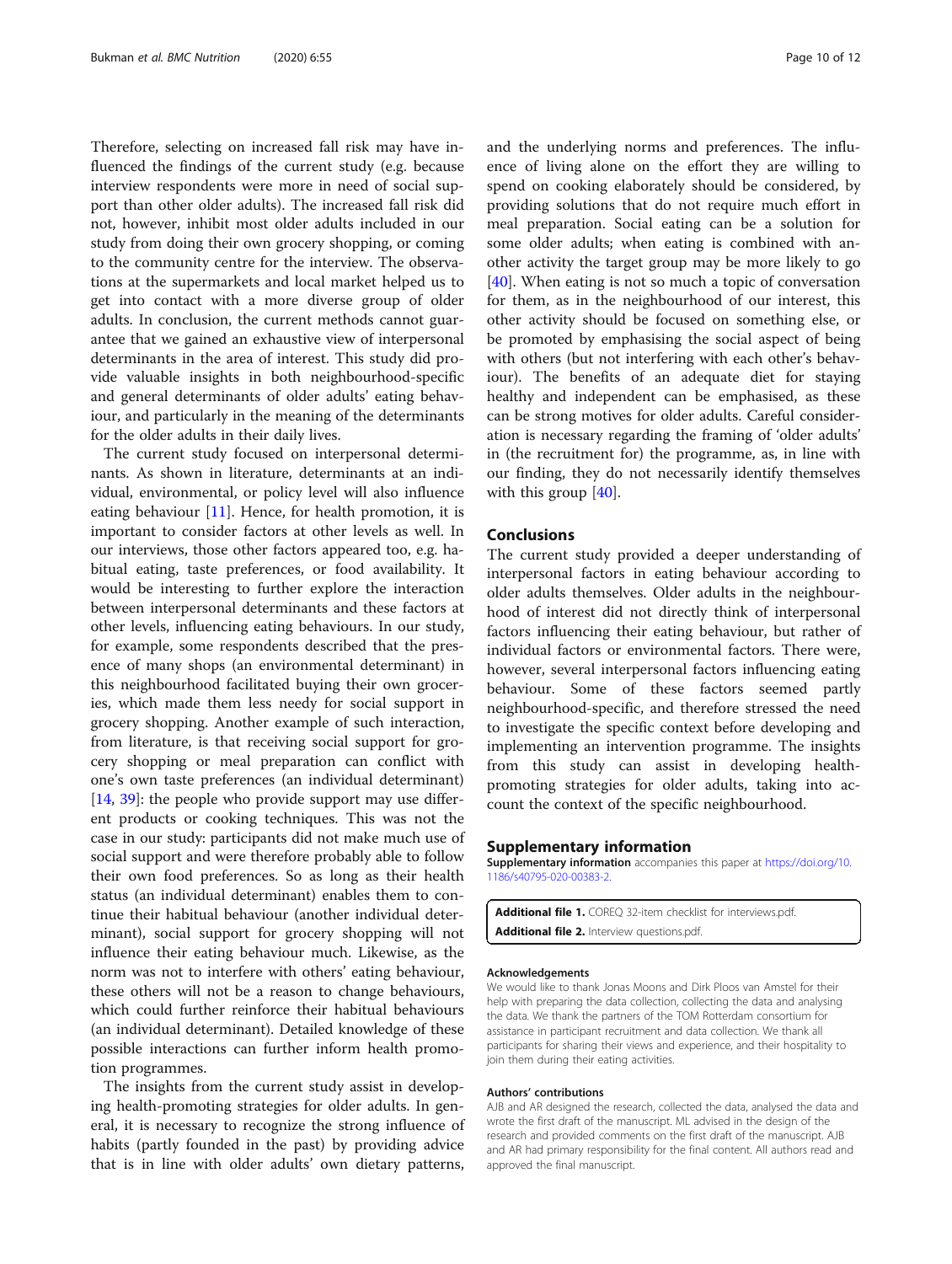#### <span id="page-10-0"></span>Authors' information

AJB and AR both graduated as nutritionists. AJB obtained her PhD with a thesis on targeting lifestyle interventions to persons with low socioeconomic status of different ethnic origins. AR received her PhD degree after studying public acceptance of nutrigenomics-based personalised nutrition. They are now working as researchers in behaviour at the University of Applied Sciences Utrecht, Knowledge Centre Healthy and Sustainable Living, research group Innovation of Movement Care. ML graduated as an agronomist and a socio-economist, and has a PhD in nutritional insecurity and food well-being of Malian people. She currently works as a food styles scientist at Danone Research. AJB, AR, and ML cooperated in the joint project TOM Rotterdam.

#### Funding

This study received support in the form of a grant from the Danone Ecosystem Fund. The Danone Ecosystem Fund delegates the supervision of the study to Danone Research. Danone Research did not have a decisionmaking role in the design, conduct, analysis and interpretation of the study; however, an employee of this company is co-author of this manuscript. The employee has expertise in social sciences applied to food and eating, and advised in the design of the study, by suggesting relevant literature, interview topics and possible locations for the participant observations. The employee was not involved in the conduct of the study and was not in contact with the participants. This employee was not directly involved in the analysis of the results; however, she did give feedback on the first draft of the manuscript. The employee helped with her comments to improve the manuscript, but it did not alter the conclusions of the study.

#### Availability of data and materials

This article includes all data relevant to support the findings by means of (translated) verbatim quotations. Additional information can be requested from the corresponding author [AR]. The raw data as a whole cannot be made publicly available as this type of data can be traced back to individual participants, which would compromise their privacy.

#### Ethics approval and consent to participate

This study was evaluated by the Medical Research Ethics Committee of University Medical Center Utrecht (reference number WAG/mb/18/039311). The committee decided that the Dutch law concerning Medical Research Involving Human Subjects Acts does not apply, which means that official approval is not required. Interview participants gave written informed consent before the start of the interview. Observation participants were not asked for written informed consent; participants at the eating activities were informed about the purpose of the observation, and subsequently gave verbal permission to join. People who were present during the observation of grocery shopping were not asked for consent. For all observational data collection activities, researchers used an observation form to make notes that could not be traced back to individual participants; therefore, none of them were individually described or quoted.

#### Consent for publication

Not applicable.

#### Competing interests

Andrea Johanna Bukman and Amber Ronteltap declare no conflict of interest. Mila Lebrun is employed by Danone Research, Alimentation Science Department. There was no commercial interest in the frame of this study.

#### Author details

<sup>1</sup> Knowledge Centre Healthy and Sustainable Living, University of Applied Sciences Utrecht, P.O. box 12011, 3501 AA Utrecht, The Netherlands. <sup>2</sup> Alimentation Science Department, Danone Research, Palaiseau, France.

# Received: 30 January 2020 Accepted: 20 September 2020

#### References

- 1. UN World Population Prospects 2019. Accessed 15 June 2020. [https://](https://population.un.org/wpp/) [population.un.org/wpp/](https://population.un.org/wpp/).
- 2. Govindaraju T, Sahle BW, McCaffrey TA, McNeil JJ, Owen AJ. Dietary patterns and quality of life in older adults: a systematic review. Nutrients. 2018;10: 971.
- Jankovic N, Geelen A, Streppel MT, De Groot LC, Orfanos P, Van Den Hooven EH, et al. Adherence to a healthy diet according to the World Health Organization guidelines and all-cause mortality in elderly adults from Europe and the United States. Am J Epidemiol. 2014;180:978–88.
- 4. Drewnowski A, Shultz JM. Impact of aging on eating behaviors, food choices, nutrition, and health status. J Nutr Health Aging. 2001;5:75–9.
- 5. Elsner RJF. Changes in eating behavior during the aging process. Eat Behav. 2002;3:15–43.
- 6. Fávaro-Moreira NC, Krausch-Hofmann S, Matthys C, Vereecken C, Vanhauwaert E, Declercq A, et al. Risk factors for malnutrition in older adults: a systematic review of the literature based on longitudinal data. Adv Nutr. 2016;7:507–22.
- 7. Sulmont-Rossé C. Eating in the Elderly. Handb Eat Drink Interdiscip Perspect; 2020. p. 433–57.
- Lyons BP. Nutrition education intervention with community-dwelling older adults: research challenges and opportunities. J Community Health. 2014;39: 810–8.
- 9. van Doorn-van Atten MN, Haveman-Nies A, van Bakel MM, Ferry M, Franco M, de Groot LC, et al. Effects of a multi-component nutritional telemonitoring intervention on nutritional status, diet quality, physical functioning and quality of life of community-dwelling older adults. Br J Nutr. 2018;119:1185–94.
- 10. World Health Organization. Keep fit for life: Meeting the nutritional needs of older persons. Geneva: World Health Organization; 2002.
- 11. Stok FM, Hoffmann S, Volkert D, Boeing H, Ensenauer R, Stelmach-Mardas M, et al. The DONE framework: creation, evaluation, and updating of an interdisciplinary, dynamic framework 2.0 of determinants of nutrition and eating. PLoS One. 2017;12:e0171077.
- 12. Host A, McMahon A-T, Walton K, Charlton K. Factors influencing food choice for independently living older people—a systematic literature review. J Nutr Gerontol Geriatr. 2016;35:67–94.
- 13. Lumbers M, Raats M. Food choices in later life. Front Nutr Sci. 2006;3:289.
- 14. Vesnaver E, Keller HH. Social influences and eating behavior in later life: a review. J Nutr Gerontol Geriatr. 2011;30:2–23.
- 15. Payette H, Shatenstein B. Determinants of healthy eating in communitydwelling elderly people. Can J Public Heal Can Sante'e Publique. 2005;96: S27–31.
- 16. de Boer A, Ter Horst GJ, Lorist MM. Physiological and psychosocial agerelated changes associated with reduced food intake in older persons. Ageing Res Rev. 2013;12:316–28.
- 17. Conklin AI, Maguire ER, Monsivais P. Economic determinants of diet in older adults: systematic review. J Epidemiol Community Heal. 2013;67:721–7.
- 18. Sharkey JR, Johnson CM, Dean WR. Food access and perceptions of the community and household food environment as correlates of fruit and vegetable intake among rural seniors. BMC Geriatr. 2010;10:32.
- 19. Fischler C. Commensality, society and culture. Soc Sci Inf. 2011;50:528–48.
- 20. Pettinger C, Holdsworth M, Gerber M. Psycho-social influences on food
- choice in southern France and Central England. Appetite. 2004;42:307–16.
- 21. Lappalainen R, Saba A, Holm L, Mykkanen H, Gibney MJ, Moles A. Difficulties in trying to eat healthier: descriptive analysis of perceived barriers for healthy eating. Eur J Clin Nutr. 1997;51:S36.
- 22. TOM Rotterdam. Accessed 20 Jan 2020. [http://www.tomrotterdam.nl.](http://www.tomrotterdam.nl)
- 23. Onderzoek010 [database city of Rotterdam]. Accessed 4 June 2020. [https://](https://onderzoek010.nl//jive) [onderzoek010.nl//jive.](https://onderzoek010.nl//jive)
- 24. Philpin S, Merrell J, Warring J, Gregory V, Hobby D. Sociocultural context of nutrition in care homes. Nurs Older People. 2011;23:24–30.
- 25. Baarda DB, Van der Hulst M. Basisboek kwalitatief onderzoek: handleiding voor het opzetten en uitvoeren van kwalitatief onderzoek. Groningen/ Houten. The Netherlands: Noordhoff Uitgevers; 2012.
- Roller MR, Lavrakas PJ. Applied qualitative research design: a total quality framework approach. New York: Guilford Publications; 2015.
- 27. Hofstede G, Hofstede GJ, Minkov M. Cultures and organizations: software of the mind: intercultural cooperation and its importance for survival. USA: McGraw-Hill; 2010.
- 28. Hofstede G. Dimensionalizing cultures: the Hofstede model in context. Online readings Psychol Cult. 2011;2:8.
- 29. Ter Meulen R, Maarse H. Increasing individual responsibility in Dutch health care: is solidarity losing ground? J Med Philos. 2008;33:262–79.
- 30. Gustafsson K, Sidenvall B. Food-related health perceptions and food habits among older women. J Adv Nurs. 2002;39:164–73.